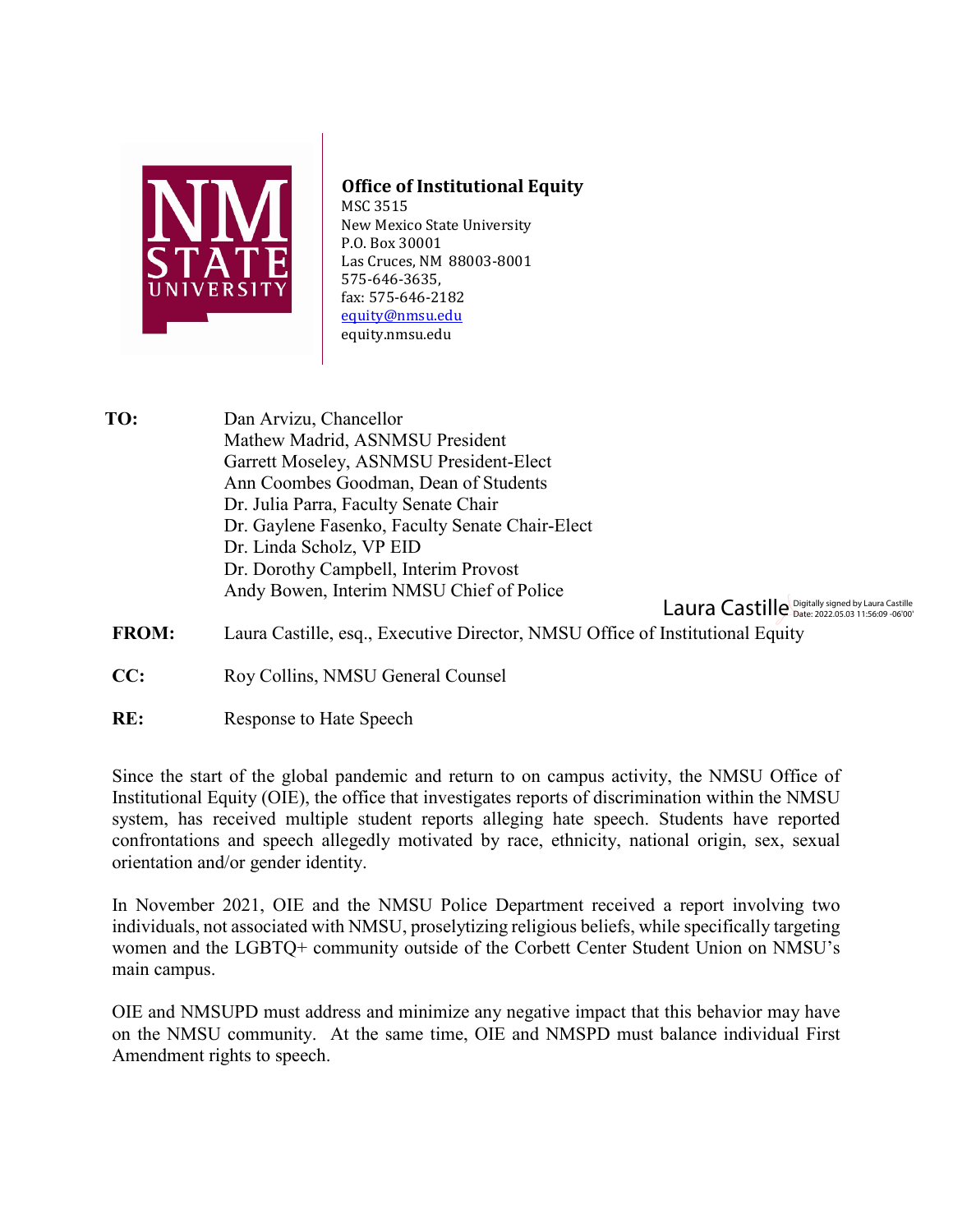All Aggies must endeavor to keep NMSU campuses safe, welcoming and inclusive spaces for everyone. It is important that our community members can identify hate speech and act to remain respectful, courteous and inclusive of all viewpoints.

*Hate speech* is generally considered to be any offensive speech targeted toward others based on their race, religion, sexual orientation, gender or other protected categories. *Hate speech* is not the same as a *hate crime*. Speech can feel/be threatening and not necessarily be a criminal act. Speech that threatens or causes another to fear for their safety may result in criminal charges and NMSU Police can be called upon to address and defuse these situations on campus, and to protect **all parties** and the NMSU community.

*Hate speech* and *First Amendment speech* are distinct. The First Amendment to the U.S. Constitution protects an individual's right to free speech, even if that speech is offensive (e.g. *hate speech*) to others. NMSU is committed to the principles of free inquiry and expression and the right to peacefully assemble while protecting the university's teaching, research, service operations and student activities from significant disruption and interference.

NMSU, as a public entity, cannot discourage or suppress certain opinions and viewpoints, while simultaneously supporting and encouraging others. Respectful, courtesy and inclusive discourse is critical to academic growth.<sup>[1](#page-1-0)</sup> Only through respectful discourse and dialogue can we begin to understand other perspectives.<sup>[2](#page-1-1)</sup> Discrimination, sexual harassment, and other discriminatory conduct that creates a hostile environment, is not legally protected expression. Discriminatory behavior constitutes conduct that is beyond the scope of protected speech. (*See NMSU ARP 3.63*)

NMSU policy states, "No employee or student, either in the workplace or in the academic environment, should be subjected to discrimination. Even one incident of misconduct may constitute a violation of policy, rule or procedure. **NMSU expects students, faculty and staff will treat one another and campus visitors with respect." (***See NMSU ARP 3.25***)**

Based on recent and ongoing incidents, the Office of Institutional Equity is recommending the following:

- 1. All NMSU leadership, faculty, staff and students should engage in active efforts to encourage free inquiry, expression, and peaceful assembly, while protecting NMSU's teaching, research, and service operations.
- 2. All NMSU leadership, faculty, staff and students should engage in active efforts to encourage expression that is respectful, courtesy and inclusive of all viewpoints.
- 3. All NMSU leadership, faculty, staff and students should engage in active efforts to communicate to all students, employees and visitors about how to respond when encountering hate speech or threats on campus or associated NMSU events, as follows:

 $\overline{a}$ 

<span id="page-1-0"></span> $1$  The Center for Research on Learning and Teaching guidelines for discussing difficult or controversial topics can be found a[t http://www.crlt.umich.edu/publinks/generalguidelines](http://www.crlt.umich.edu/publinks/generalguidelines)

<span id="page-1-1"></span><sup>&</sup>lt;sup>2</sup> Additional References: NMSU ARP 3.63 – Freedom of Expression, [https://arp.nmsu.edu/3-63/;](https://arp.nmsu.edu/3-63/) Report on the Uncivil, Hate and Bias Incidents on Campus Survey conducted by the Fund for Leadership, Equity, Access and Diversity (LEAD Fund) [https://www.aaaed.org/images/aaaed/LEAD\\_Fund/LEAD-Fund-Report-UHBIOC-](https://www.aaaed.org/images/aaaed/LEAD_Fund/LEAD-Fund-Report-UHBIOC-Report.pdf)[Report.pdf](https://www.aaaed.org/images/aaaed/LEAD_Fund/LEAD-Fund-Report-UHBIOC-Report.pdf)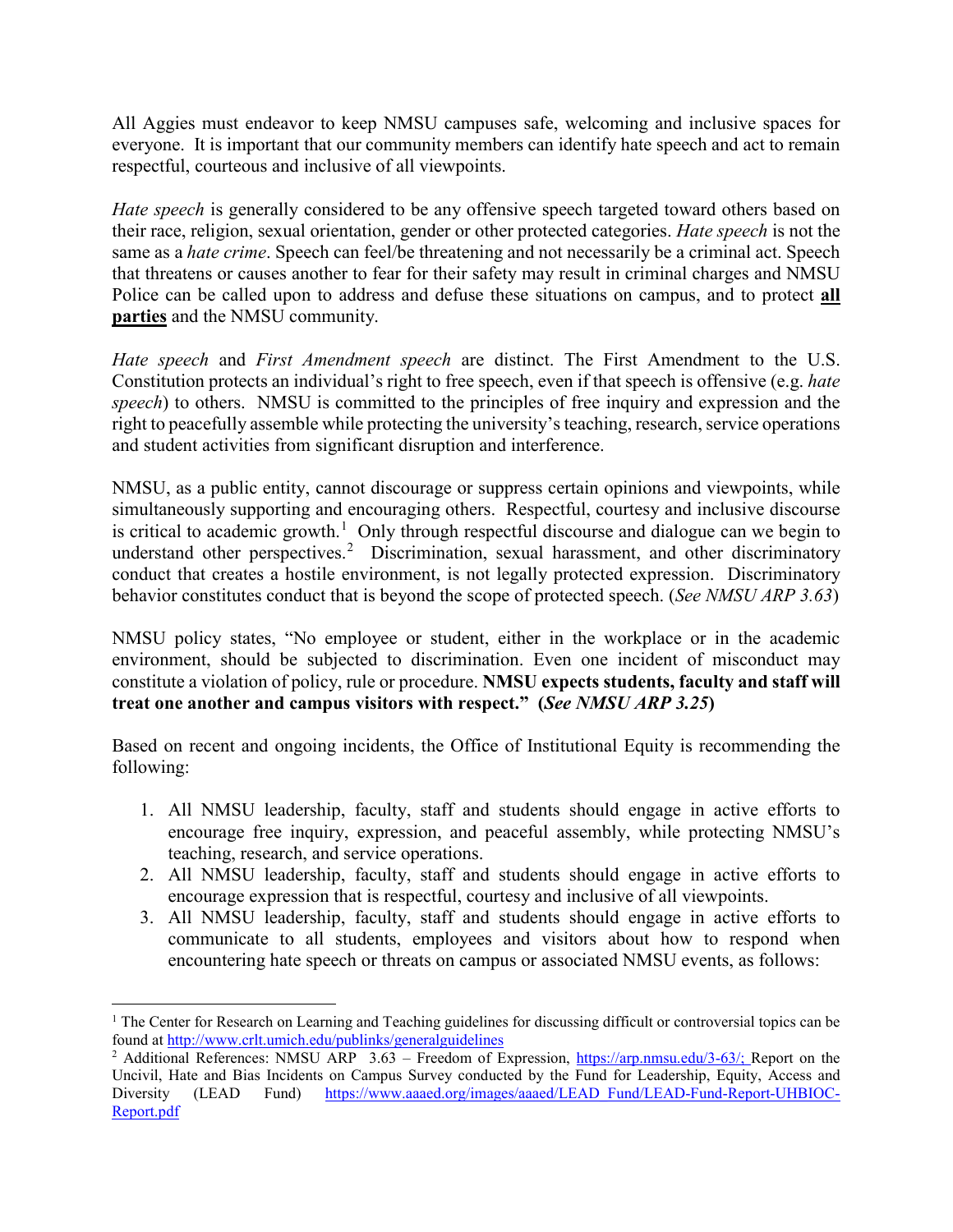- Do not engage.
- Walk away and get to safety.
- Call 911 and report all threats of violence and/or hate speech.
- If you believe that you are a victim of a hate crime, report it even if you do not think that it was serious.
- If you encounter hate speech on social media speak up. Report hate speech on social media associated with NMSU students, programs or employees.<sup>[3](#page-2-0)</sup>
- Assist the target. Let them know that you are willing to help them get to a safe space and report.
- Report the conduct to OIE and/or NMSUPD.
- 4. All NMSU leadership, faculty, staff and students should encourage students, faculty and staff to treat one another and campus visitors with respect and model such respectful behavior.

NMSU, as a public higher education institution, will be targeted by individuals who are looking to provoke a reaction from their speech. A discourteous response will encourage these individuals. *(See attached social media post)* As members of the Aggie community, we are each responsible for creating a safe, welcoming and inclusive campus. OIE is here to partner with you in this endeavor. Go Aggies!

l

<span id="page-2-0"></span><sup>&</sup>lt;sup>3</sup> OIE online complaint form <https://equity.nmsu.edu/home/incident-report.html>